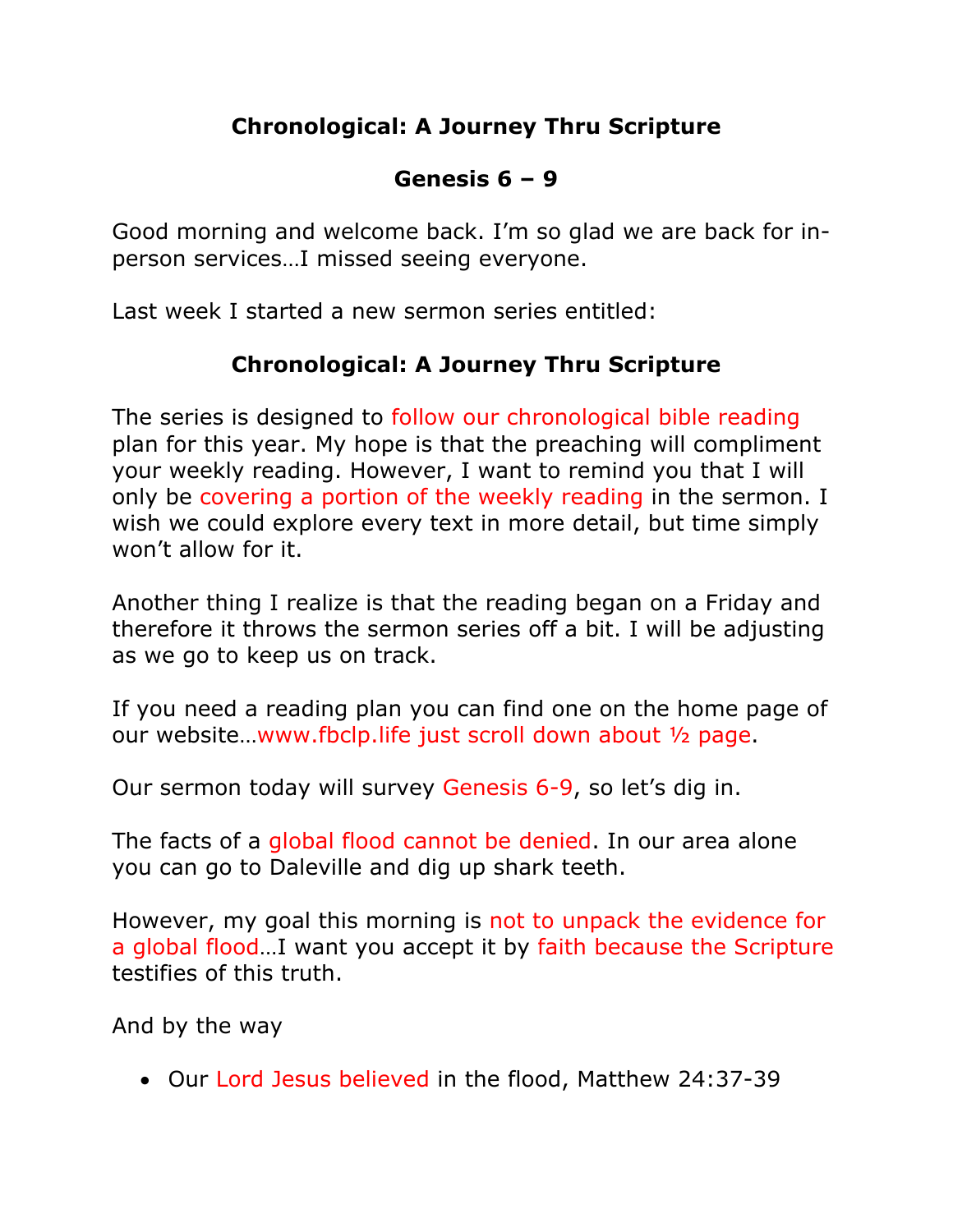- The Apostle Peter believed in the flood, 1 Peter 3:30 & 2 Peter 2:5; 3:3-7
- Isaiah (Isaiah 54) and Ezekiel (Ezekiel 14:14) both believed in the flood.

As a matter of fact, for over 1800 years the church believed that the flood was a historical fact. Not until the 19<sup>th</sup> century was it questioned, and the church began to cave to supposed scientific evidence.

But I don't have time to dig in any deeper this morning…I would encourage you to visit websites like…

- answersingenesis.com
- ICR.Org

My goal this morning is for us to look at five lessons we learn from the flood. Here they are…

### • **Lesson #1: God is grieved by and will punish sin.**

*Genesis 6:5–7 (NKJV) — 5 Then the Lord saw that the wickedness of man was great in the earth, and that every intent of the thoughts of his heart was only evil continually. 6 And the Lord was sorry that He had made man on the earth, and He was grieved in His heart. 7 So the Lord said, "I will destroy man whom I have created from the face of the earth, both man and beast, creeping thing and birds of the air, for I am sorry that I have made them."*

The word "sorry" has nothing to do with regret. God is perfect and His plan took in to count the rebellion of mankind. The Hebrew word means to "feel sorrow" or to be "filled with pain". The sin of mankind grieved Him.

The flood was a result of the wickedness of man…it was God's punishment for sin.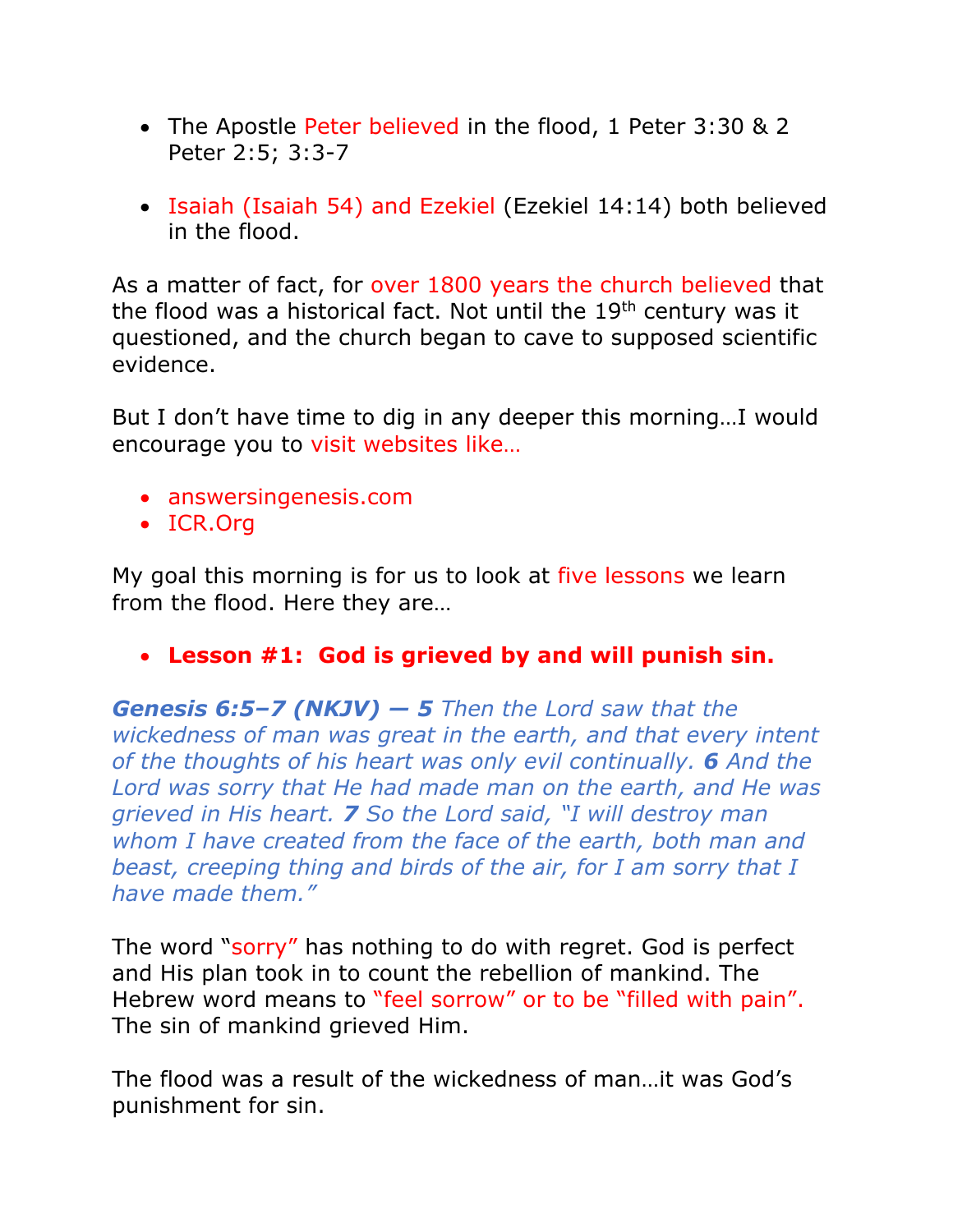• **Lesson #2: God's grace and Noah's Faith.**

*Genesis 6:8 (NKJV) — 8 But Noah found grace in the eyes of the Lord.*

God's grace is unmerited favor not based on Noah's good works. God is not obligated to extend grace to any man, no matter how many good works he performs.

However, we see Noah's faith…

*Genesis 6:9 (NKJV) — 9 This is the genealogy of Noah. Noah was a just man, perfect in his generations. Noah walked with God.*

He also demonstrated his faith by his work…

*Hebrews 11:7 (NKJV) — 7 By faith Noah, being divinely warned of things not yet seen, moved with godly fear, prepared an ark for the saving of his household, by which he condemned the world and became heir of the righteousness which is according to faith.*

• **Lesson #3: No matter how wicked the world gets, we can live a righteous life**

*Genesis 6:9 (NKJV) — 9 This is the genealogy of Noah. Noah was a just man, perfect in his generations. Noah walked with God.*

Noah's life was contrary to those of his day. He was a believer in God, and he lived differently.

- He was just, that is he lived by God's righteous standards.
- He was perfect compared to his generation.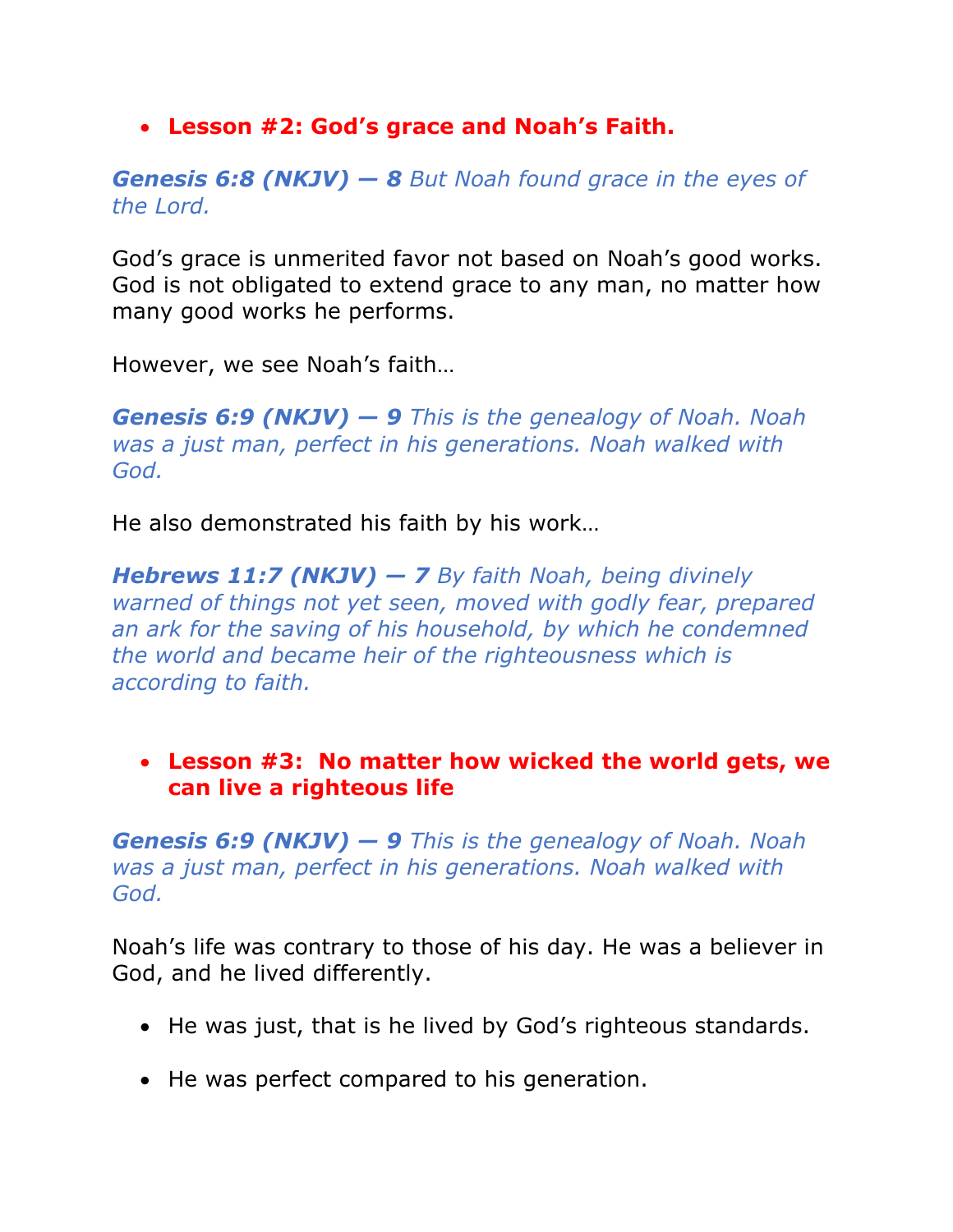• He walked with God…putting him in a class with Enoch…who "walked with God and was no more."

We are called to be light in our day…

*Ephesians 5:8–9 (NKJV) — 8 For you were once darkness, but now you are light in the Lord. Walk as children of light 9 (for the fruit of the Spirit is in all goodness, righteousness, and truth),*

#### • **Lesson #4: We need to witness to our world.**

The whole time Noah is building the ark he is witnessing to those around him.

*2 Peter 2:5 (NKJV) — 5 and did not spare the ancient world, but saved Noah, one of eight people, a preacher of righteousness, bringing in the flood on the world of the ungodly;*

### • **Lesson #5: God always keeps His promises.**

*Genesis 9:8–17 (NKJV) — 8 Then God spoke to Noah and to his sons with him, saying: 9 "And as for Me, behold, I establish My covenant with you and with your descendants after you, 10 and with every living creature that is with you: the birds, the cattle, and every beast of the earth with you, of all that go out of the ark, every beast of the earth. 11 Thus I establish My covenant with you: Never again shall all flesh be cut off by the waters of the flood; never again shall there be a flood to destroy the earth." 12 And God said: "This is the sign of the covenant which I make between Me and you, and every living creature that is with you, for perpetual generations: 13 I set My rainbow in the cloud, and it shall be for the sign of the covenant between Me and the earth. 14 It shall be, when I bring a cloud over the earth, that the rainbow shall be seen in the cloud; 15 and I will remember My covenant which is between Me and you and every living creature of all flesh; the waters shall never again become a*